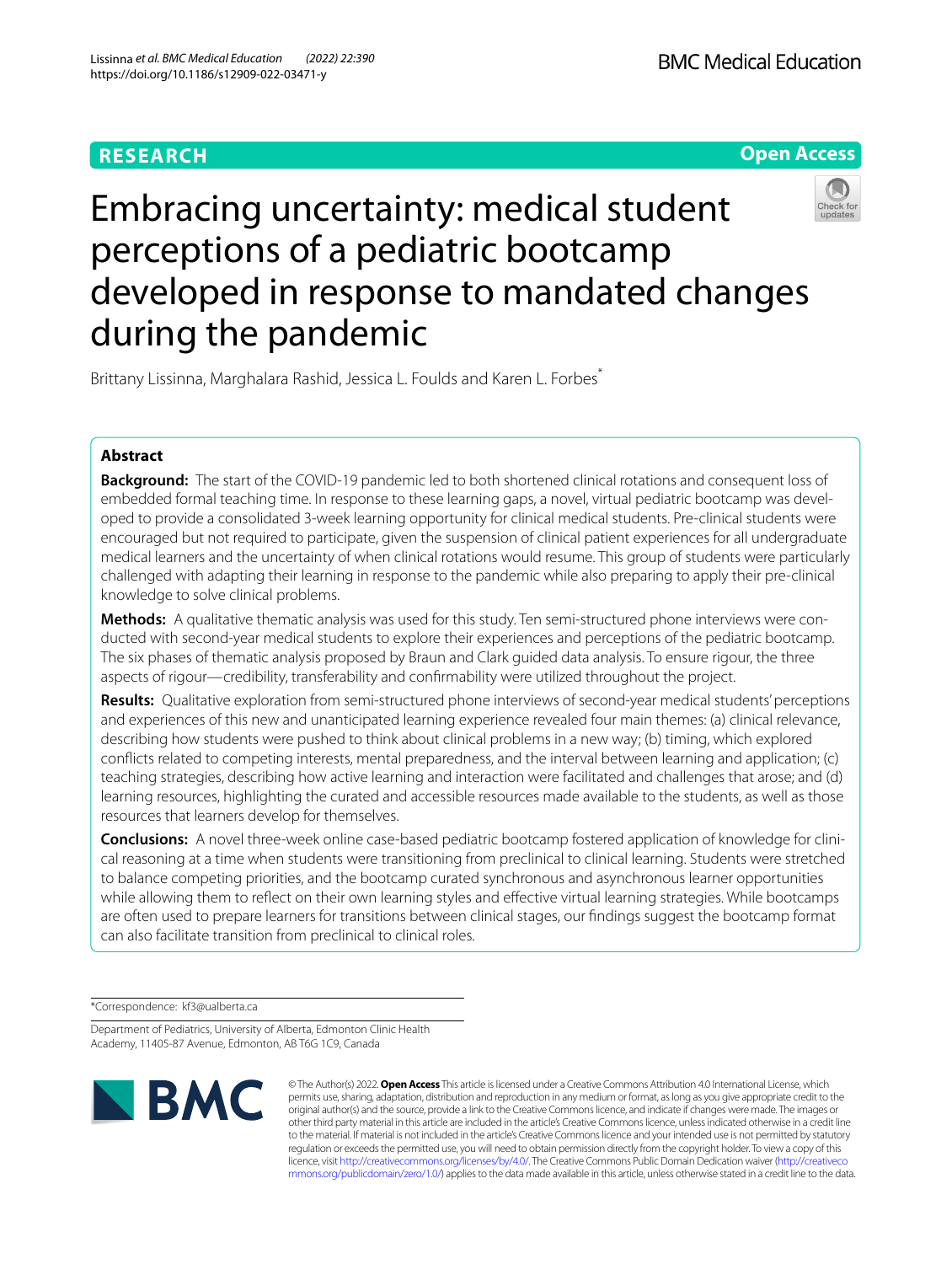**Keywords:** Medical education, Transition, Pediatrics, Bootcamp, COVID-19

### **Background**

Declaration of the COVID-19 pandemic in early 2020 necessitated sudden changes to undergraduate medical education including the clinical learning environment. Medical students on their clinical rotations across North America were precipitously pulled from these experiences. Undergraduate medical programs were left scrambling to adjust learning for their students and to mitigate students' inability to learn in clinical settings [\[1](#page-8-0)]. The existing literature describing undergraduate medical education curricular changes due to COVID-19 is largely limited to proof of concept reports describing novel interventions for particular areas of medicine and reports of numerical ratings of student satisfaction with these changes [[2](#page-8-1)[–6](#page-8-2)]. Narrative refections from undergraduate medical learners are lacking, particularly from the cohort of students at the transition point from preclinical to clinical learning.

In response to the pandemic, our students were removed from clinical care for 13 weeks. A limited number of teaching sessions were delivered virtually, and case-based learning resources were made available to students, yet many clerkship students went without structured learning. The lost clinical time necessitated significant changes to clinical rotations. The pediatrics rotation was shortened and dedicated pediatric teaching time was eliminated. In response, a virtual pediatric clerkship bootcamp curriculum was rapidly developed and delivered during the students' time away from their clinical rotations ahead of their anticipated return.

Preclinical courses were also signifcantly impacted at the onset of the pandemic, quickly transitioning to online delivery for the remainder of the academic year. The downstream effect of disruptions to clinical rotations would carry forward, impacting this particular cohort of students as they transitioned from preclinical to abbreviated clinical experiences. As such, our pediatric clerkship bootcamp was seen as an opporstunity to concurrently provide these preclinical students with an early introduction to clinical learning.

Our pediatric bootcamp curriculum was an opportunistic learning experience for clinical and preclinical students during a time of uncertainty. We were most interested in the unique experiences of our second-year student cohort, for whom the bootcamp provided an early and unanticipated transition to their pediatric clinical learning. Unlike the clinical students, the preclinical students had no previous clinical exposure prior to participating in the bootcamp. Our study objective was to explore the second-year, preclinical medical students' perceptions, and experiences of the novel pediatric clerkship bootcamp given their unique stage of training.

# **Methods**

### **Context**

Over a three-week period in June 2020, students participated in virtual sessions synchronously or asynchronously at their discretion. Curricular content was organized into daily themes and delivered via three to four hour-long sessions per day. Individual sessions were structured as approaches to clinical presentations in order to set the foundation for how students would approach the evaluation of real pediatric patients (e.g., Approach to Pediatric Seizure, Approach to School Problems, Approach to Lymphadenopathy). While individual lecturers were free to present in their chosen format, emphasis was made to illustrate content using clinical cases. This was done to allow students the opportunity to integrate knowledge from diferent systems and simulate application to virtual patients. Synchronous participation involved students joining a video call with a live instructor. They had access to the "chat" function on the video conference platform and instructors were encouraged to utilize poll software such as "PollEverywhere" and "Kahoot" to facilitate interaction and dialogue between learners and faculty. Developed resources, included pre-readings and pre-work for application during live sessions in a flipped-classroom format. These resources remained accessible after live sessions providing students with fexibility to meet their personal learning needs through self-directed learning, and for future access including during their pediatrics rotations. Participation in the pediatric bootcamp was not mandatory for second-year students, but all students in the class had access to the materials. Clinical and preclinical students were exposed to the same content with the same preceptors. A formative assessment, completed as a team-based learning session, was conducted midway through the bootcamp to introduce students to clinical decision making (CDM) formatted questions. Although attendance was not mandatory, nor tracked, for the midpoint assessment, using the online assessment system 73 participants of the 169 potential second year students completed the activity synchronously. Overall the preclinical students had lower overall scores. A fnal, optional, and formative multiple choice and CDM assessment was conducted on the last day of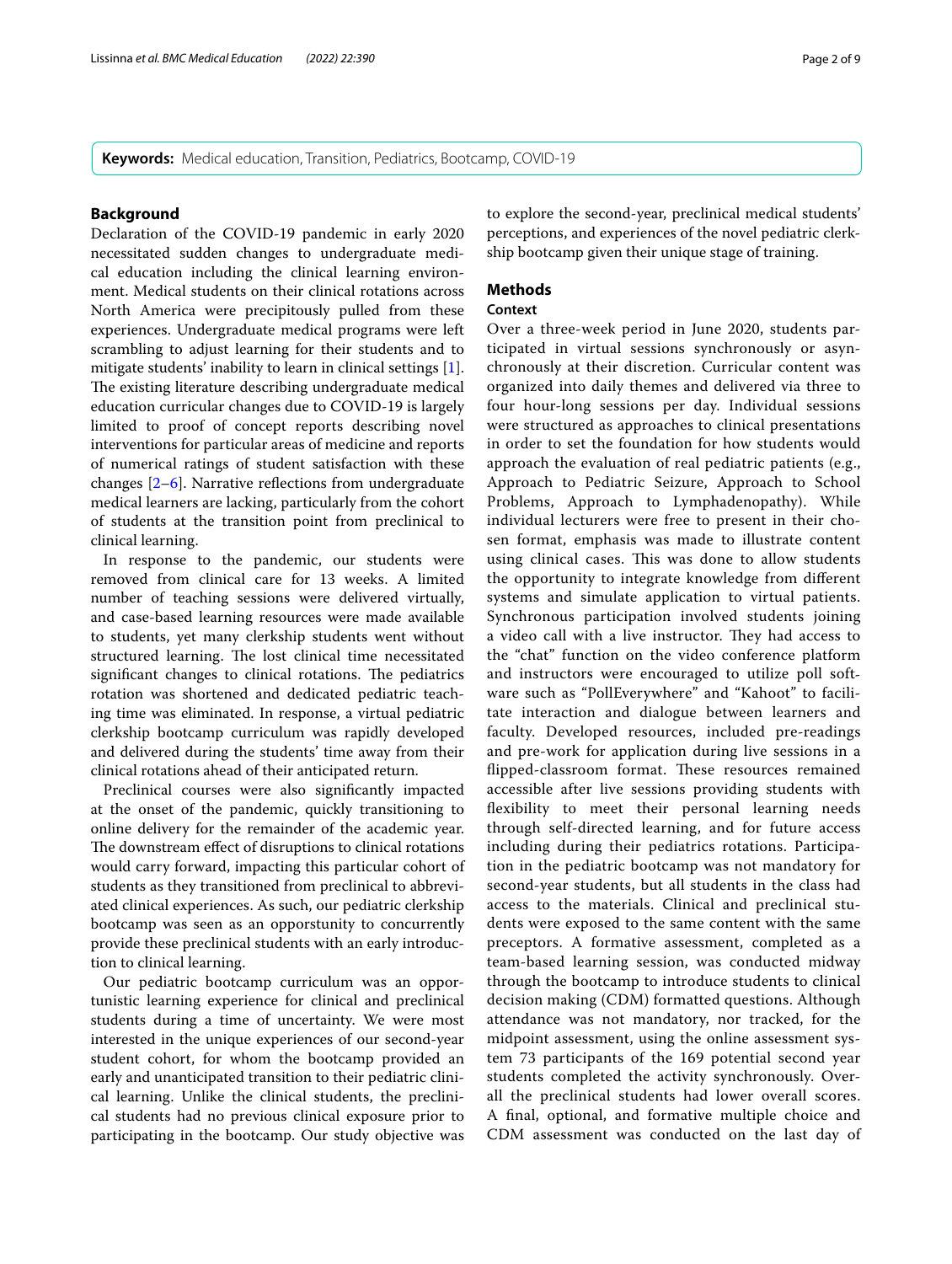the bootcamp. There were no other formal academic opportunities ofered to pre-clinical students at this time and second year students had a 4 to 12 month gap between completion of the bootcamp and starting their pediatrics clinical rotation.

At our institution, the preclinical curriculum is organized based on body systems, with content delivered through lectures as well as small group team-based and case-based learning. Students also participate in a longitudinal program including physical exam, communication, professionalism, and introductory clinical experiences. Pediatrics content is delivered as individual lectures embedded within the larger system blocks. Prior to the COVID-19 pandemic, students had a 3 month break between completion of preclinical coursework and the start of clinical rotations. The administration of this course during the gap in learning opportunities was supported, and advertised, by the local undergraduate medical education leadership.

#### **Study design**

This is a qualitative study investigating second-year students' experiences of the novel pediatric bootcamp curriculum. Thematic analysis, as proposed by Braun and Clarke [[7\]](#page-8-3), was used because it is widely used across a range of epistemologies and research questions [[8\]](#page-8-4). Additionally, it enabled us to gain in-depth knowledge about the experiences of undergraduate medical students during the pediatric bootcamp. The constructivist paradigm underpins our study along with its key concept of truth being dependent on one's perspective. According to the constructivist paradigm, people construct their knowledge and understanding through experiencing things and refecting on those experiences [[9](#page-8-5)].

#### **Participants and recruitment**

Ten students out of 169 from the medical class of 2022 at the University of Alberta were recruited through purposeful sampling. Nine of these ten students recruited had participated either synchronously or asynchronously in the bootcamp, while one student who volunteered to participate in the interview did not participate nor had they accessed the materials at the time of the interview. Participant recruitment occurred via email invitation distributed by educational administration to all members of the class of 2022. The email invite contained information about the study and asked students to contact a member of the research team if interested in participating. The frst ten students to reach out to the research team were included in the study. All participants provided written consent. The study was approved by the University of Alberta Research Ethics Board.

# **Data collection**

Data was collected through semi-structured phone interviews to adhere to local public health restrictions. The interviews were interactive in nature and an interview guide was prepared with open-ended questions. Deviations from the guide occurred if the interview was naturally progressing well. All interviews were recorded and conducted by a member of the study team who was not involved in instruction or assessment of the pediatric bootcamp. Phone interviews lasted 20–30 min and were scheduled at the preferred time of each participant. All initial interviews were completed prior to the start of clinical rotations. This timing ensured students were able to recall their recent lived experiences during the bootcamp prior to becoming immersed in new experiences on clinical rotations. Interviews were conducted until sufficiency was reached. This occurred when new data did not produce new insights into the topic being examined. The three follow up interviews were completed after the students had started clinical rotations to further explore some areas and validate data.

# **Data analysis**

Data collection and analysis was completed through ongoing qualitative design. All interviews were transcribed verbatim and reread/re-checked by two team members (BL and MR) to make sure the content was complete and transcribed accurately. We used six phases of thematic analysis proposed by Braun and Clark [\[7](#page-8-3)]: (1) becoming familiar with the data; (2) generating codes; (3) searching for themes; (4) reviewing themes; (5) naming themes; and (6) writing the report. In phase one, all four research team members read and reread the transcripts to immerse themselves with the interviews and build an in-depth understanding of the data. Our research team was composed of a resident, two clinician educators with qualitative research experience and a medical education researcher with qualitative research expertise. In phase two, the four researchers coded transcripts independently. In phase three the codes were re-analyzed to sort the codes into major themes and patterns. In phase four, we reviewed and rigorously evaluated the themes to ensure that the participants' experiences were clearly represented. This involved conducting a more in-depth analysis of the themes and determining the underlying meanings and assumptions in the data. This process led to questions for which we conducted three follow up interviews to provide clarifcation. In phase fve, we actively named and labeled our themes to ensure they were illustrative in nature and appropriately conveyed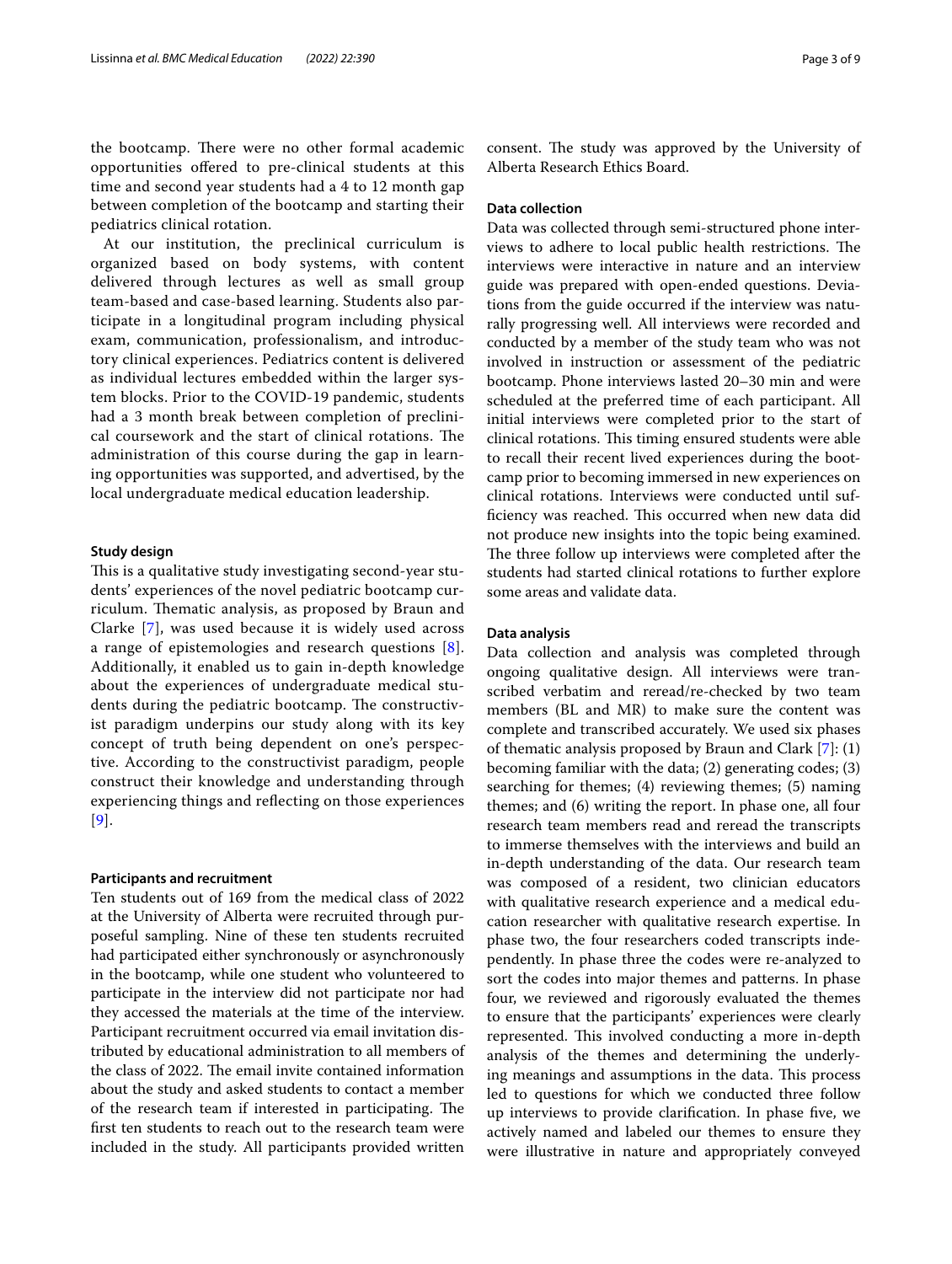participants' narratives. Phase six involved the completion of this manuscript.

# **Trustworthiness**

Rigour, also referred to as trustworthiness, is what lends credibility to any research. There are three aspects of rigour—credibility, transferability, and confrmability [\[10](#page-8-6)]. In the case of our project, credibility occurred with the accuracy of the data that we are reporting. For this we incorporated follow up interviews to ensure that we were accurately conveying our participants' voices by asking follow-up questions and clarifcations. Confrmability/ transferability is saying the research data does not contain any biases or perspectives that are of the researcher but refects the data collected. We recognize that our own experience and preconceived notions may afect our interpretation of data. Hence, to maintain confrmability in our study, we exposed our preconceptions during discussions with the team (peer debriefng) and openly acknowledge and refect on how this might afect our analysis (by practicing reflexivity)  $[11]$  $[11]$  $[11]$ .

# **Results**

Four main themes were generated following our analysis: clinical relevance, timing, teaching strategies and learning resources.

#### **Clinical relevance**

Participating medical students, who had finished preclinical work but not yet started clinical rotations, described being pushed to think about problems in a new way. With limited clinical experience, they reported occasional difficulties interpreting what was clinically relevant while identifying that they were being asked to apply the knowledge they had learned as preclinical students to more case-based scenarios. They also acknowledged the bootcamp was an opportunity to consolidate their preclinical learning into more clinical scenarios.

#### *Transition to thinking clinically*

Participants recognized that the bootcamp required them to think and use their knowledge diferently in preparation for transitioning to clinical rotations. Students identifed that the bootcamp provided a low-stakes environment where they were able to practice these skills.

*"I think that is one of the great parts of this bootcamp is they really did put an emphasis on clinical reasoning and learning an approach to common presentations, I guess. Like it was instead of, for example, just giving a lecture on bronchiolitis, it was more. Here's an approach to a child in respiratory distress or things like that. And they also, they added*  *on this team-based learning, where they allowed us to practice clinical decision making in this environment where it didn't really matter... it felt new and uncomfortable at frst, but I think that it's going to be benefcial not only for the pediatric clerkship rotation, but all rotations beyond that." [Interview #8] "You know, antibiotics always get all mixed up in my head, right. So once you can kind of use them a few times and connect them to diferent experiences it's a lot easier. Or even, … knowing which which labs to choose for a given presentation when you've never, ever ordered labs was challenging. You know, I did my best and I did well, but I wasn't confdent in that component especially." [Follow-up Interview #1]*

# *Clinical reasoning*

The students reported a clear difference in how they were taught in the bootcamp compared with how they had learned during preclinical courses. They acknowledged that clinical reasoning is a difficult skill to develop with limited clinical experience. They also emphasized the importance of learning these skills in a low stakes setting.

*"I also really loved the CDM [clinical decision making] questions. I think that's what they were called. I really liked that they gave us those in again, a very low stakes environment just to see how things are asked and how they're tested and how you have to think about things. ... I think it just gave good preparation and just like a good idea of like, how to think about questions and how to think about even just medicine in general I guess." [Interview #1]*

*" ...sometimes in preclerkship, we just kind of throw everything at the wall and see what sticks and I think maybe you start to see what's left on the wall once you actually get on the foor and start doing that. So there were defnitely lectures where ... you could see that the active clerks were more engaged in the chat and at the same time, you're hoping that they're actively involved because they've had more exposure. And it's not just you defcient in that knowledge area. But I expect that that explains part of it, it's just kind of our maybe lack of complete exposure to all of this." [Interview #5]*

# *Right time for consolidation*

Completing bootcamp between preclinical and clinical rotations allowed participants to consolidate their knowledge before the start of their clinical rotation. Participants found this timing helpful as it facilitated a better understanding of the pediatric content they had covered in preclinical courses.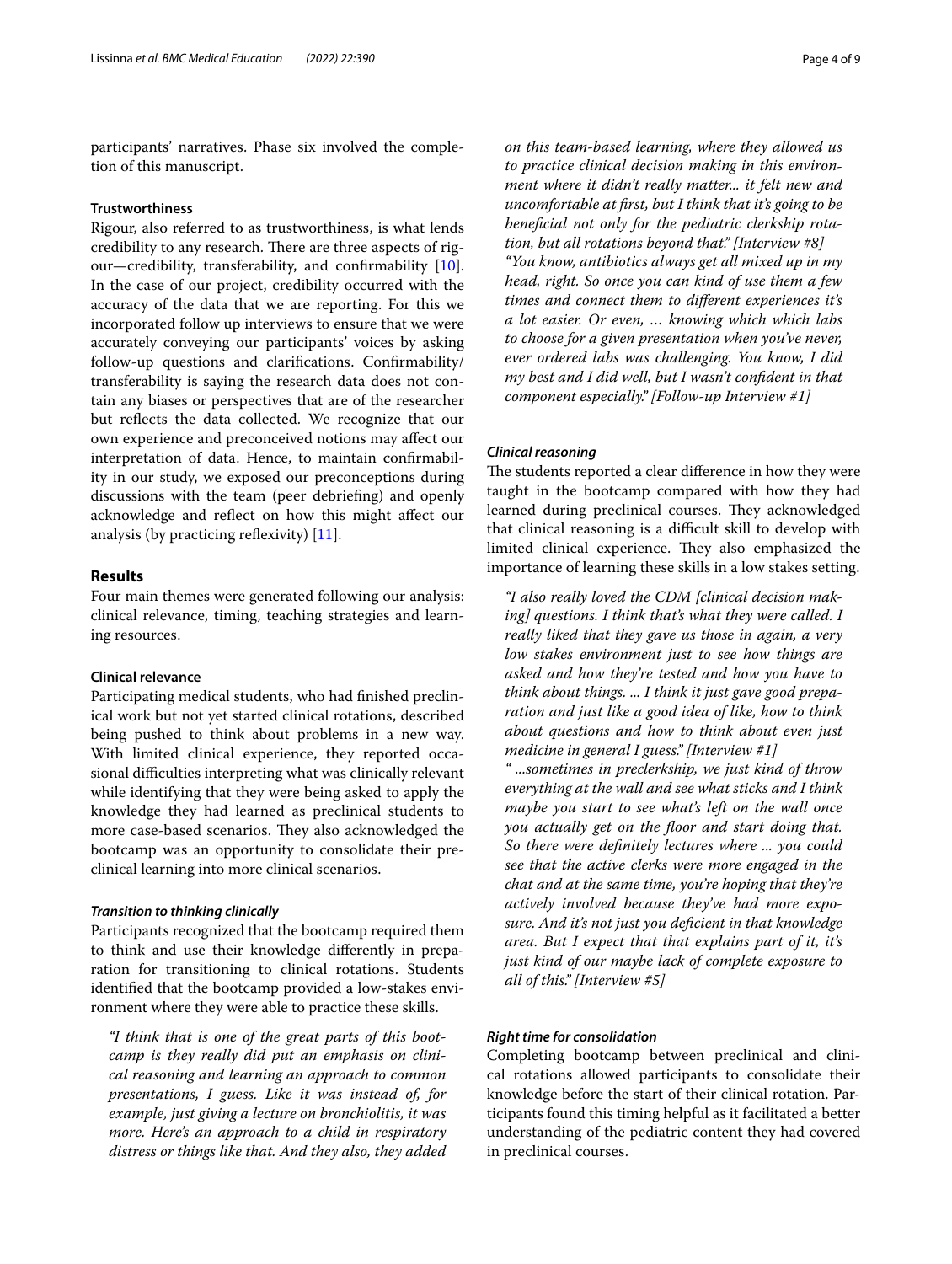*"But just a lot of the material we actually did cover in our frst two years. But again, it was kind of in those one or two peds lectures per block kind of scattered throughout. So it was nice having a kind of consolidated review of everything at this bootcamp, while also teaching us a few new things as well as some kind of clinical pearls here and there as well." [Interview #8]*

*"I think it gives us kind of a stepping stone to better understanding clinical concepts or content, I think defnitely the most learning is still going to be when we're doing our clerkship rotation. But this was kind of a good bridge between pre clerkship and clerkship if that makes sense." [Interview #9]*

#### **Timing**

Participants described various perspectives related to the timing of the bootcamp. Given our students had just completed their second year of study and would not start their core clinical rotations until four months later, there were key issues related to the unanticipated addition of the bootcamp at the completion of their second year.

#### *Competing interests*

Some students described having had other planned commitments during the period of time that limited their ability to participate fully in the scheduled learning sessions, or, contrarily, that were compromised because they chose to participate in learning.

*"...not convenient for doing other things and I ended up basically those three weeks, I wasn't able to do my research and wasn't able to do other things." [Interview #2]*

*"I think a big part of it, too, was just that we hadn't really known what the bootcamp would entail before. So like, we had other things going on in the summer, too. So just me personally, I was moving in the midst of it, too. Which if I had known, just kind of how structured the schedule was, and how much there was, then I probably wouldn't have moved mid bootcamp." [Follow-up Interview #3]*

Furthermore, some students were frustrated by the impact on their planned summer break, while others appreciated having the learning opportunity to fll the time in advance of their rotation.

*"You know, we didn't get a very long summer. So I was kind of bummed. And that's part of why it got pushed of was because I'm like, I don't want to give up three weeks of my two months of summer to work on this." [Interview #7]*

*"I think that, especially given that there were not* 

*really other learning opportunities at the time. That like, both the, like, being able to accomplish something, and knowing that accomplishing that task would lighten the load later on, I think, was the main reasons." [Follow-up Interview #2]*

*"...a lot of the lectures were focused, like in a section of the day it kind of let us Yeah, kind of have a little bit of a summer or enjoy some of the nicer weather as it approached, while still kind of accomplishing some learning." [Interview #5]*

# *Feeling not mentally prepared*

Many students describe struggling with an unanticipated change in schedule, causing them to feel less motivated to participate and learn. The timing of the bootcamp resulted in extending their learning into what would have otherwise been a break from studies. Students also describe the mental stress of balancing the pandemic with their studies and other commitments.

*"I feel like in my situation, like I was interested in it, because I had that pediatrics elective canceled and this was coming up. But also I felt sort of done for the school year. So I felt I wasn't giving my full hundred percent efort for it because it was sort of something that we just tacked on to the school year." [Interview #2]*

*"It was one week after we fnished our competency exam in the middle of a global pandemic. And it was just way too much to handle to also do pediatrics at the same time. ...I had a summer research position lined up that's a full time position. So I really had no time to do it. No headspace to do it." [Interview #6]*

# *Interval between learning and application*

Students identifed the interval of time between the bootcamp and their future pediatric clinical rotation as a potential challenge. Students would experience an interval of 4 to 12 months between the end of the bootcamp and their scheduled pediatric clinical rotation; for some they felt the ability to apply their learning to real patients would be difficult and that they would have to relearn the material once they were in the clinical environment. Others appreciated consolidating pediatric content after their frst two years.

*"Well, I think pediatrics is so diferent from adult medicine as they always say just because, you know, even vital signs for diferent age groups are completely diferent. So I think, you know, when you're seeing, when I'm seeing kids one day for my pediatric rotation, it's unfortunately not till next summer, so I'm gonna have to study all of this again." [Interview*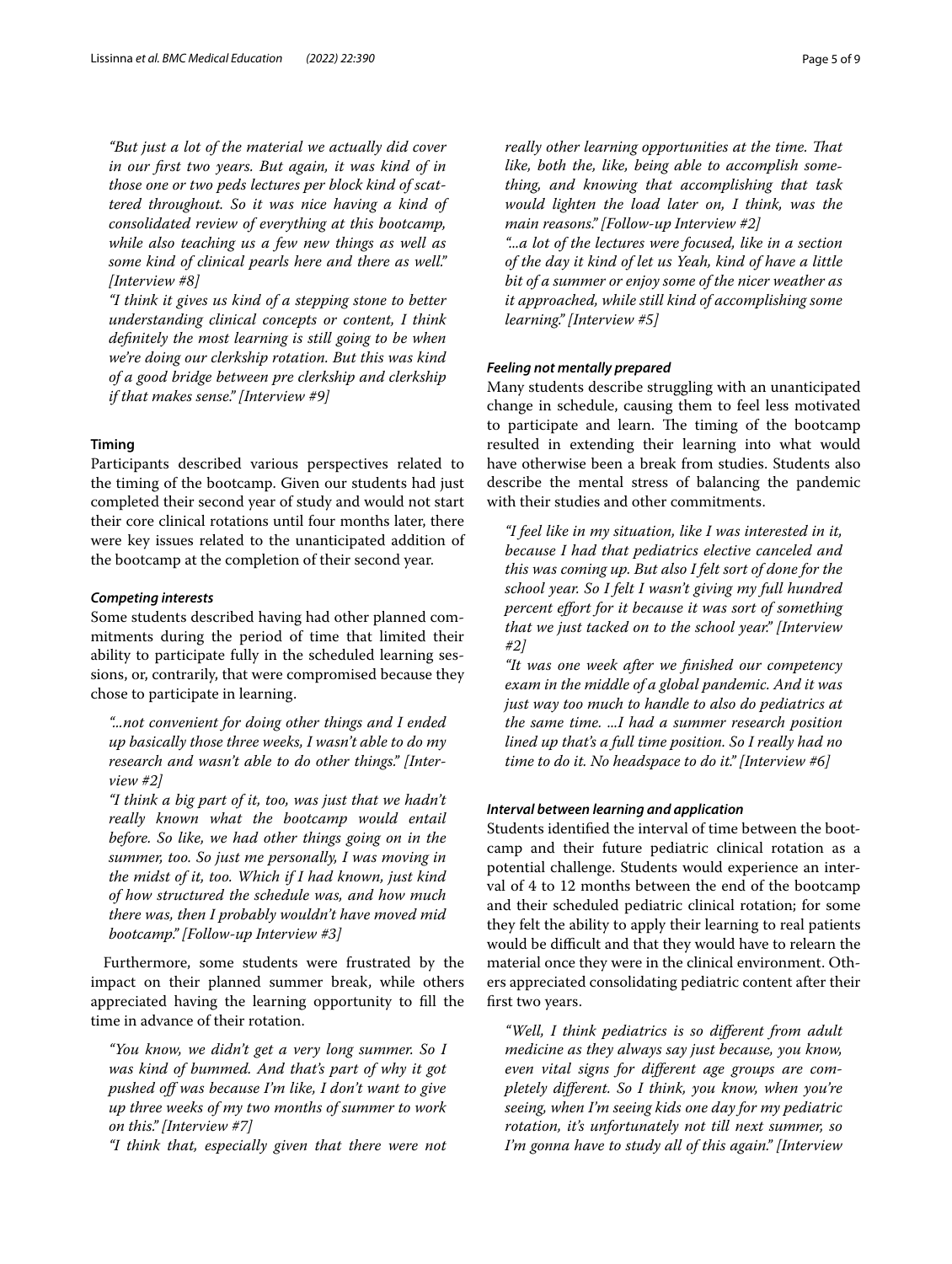# *#1]*

*"...it's a while before my pediatrics block, it's not till next year sometime. So, I don't know, things that make information stick for me are like, seeing cases for sure in real life…" [Interview #2]*

### **Teaching strategies**

Participants identified numerous efforts to foster interaction in the virtual bootcamp format. Students recognized successes and challenges associated with these strategies and the variety of platforms and techniques.

# *Facilitating interaction*

Students noticed the teaching staff trying their best to create an interactive environment, with the use of audience response systems like PollEverywhere, online gamebased learning platforms, like Kahoot, polling functions within the video conferencing design or the chat box functions. Students appreciated diferent methods to reply, notably that the polling options/audience response systems allowed for anonymity as their username would be attached to the comments whereas comments in the chatbot recorded their username and remained in the chat history. Having an additional facilitator monitoring the chat box allowed medical students to have their questions answered promptly and engage with the ongoing content in real time.

*"I think [multiple platforms] facilitated more discussion, especially for many of us who were using Zoom for lecture style things for the frst time. It was always like the same handful of people kind of speaking up and stuf like that. But when they introduced PollEverywhere, and Kahoot I think it helps people participate more without like seeing their name displayed on the on the Zoom chat or whatever it might be." [Interview #4]*

#### *Challenges with interaction*

Sharing perspectives or answers to the questions with the chat function required the students to have confdence in their answers. This was, at times, a barrier to their participation as there were multilevel learners with varied experiences with pediatric medicine, and they were hesitant to be wrong.

*"Yeah, the chat box only if I was like really confdent in my answer would I say something. Just because it's not anonymous, so if I answer wrong, like everyone can see that I answered wrong. Which I know like most people don't care, but it's just like, you know, you don't want to be wrong." [Interview #1]*

Students also noted some norms from in-person lectures. Typically, there would not be a place for 100 people to answer a question, so if one person responded with their planned answer in the chat box, they were more reluctant to add their response. Yet, they would answer on the audience response/polling systems. There were also times where the use of additional technology/ modalities to participate was distracting or prohibitive to learning.

"The polls required opening the app too and by the *time I'd put in the kind of code for it, and then input an answer, I found that I was missing some of the other things that were being said, whereas with the chat box, it didn't take away from learning what was still going on as well." [Interview #9] "...but when they had too many platforms going all* 

*at once. It felt like the lecture wasn't really happening. It was just like us trying to manage the things that were happening on all the diferent platforms." [Interview #4]*

Active learning strategies in large group sessions were commented on, but the students did miss in-person interactions and the frequent, in-person, small group, team-based or problem-based sessions they were accustomed to from their frst two years of undergraduate medical education:

*"I think the biggest barrier just has to be that it was over zoom. And I know there were some positives like I'd mentioned earlier about the chat function, etc. But, again, it is a little harder to be totally focused all the time. If you've got four hours straight of zoom lectures, and I know I can just stand up and go grab a cofee or whatever and it's just it that is a little bit harder not having that face to face discussion and interaction with everyone." [Interview #8]*

## **Learning resources**

Another major theme that emerged from our data was related to learning resources. Our participants reported that the bootcamp created virtual learning resources all in one place for students who could use them at their convenience.

# *Curated and accessible resources*

This rotation not only allowed students to have exposure to resources that they could access at any time when needed but also provided core knowledge for pediatrics.

*"I guess just having those three weeks dedicated to pediatrics made me feel or it makes me feel more comfortable going into my peds rotation this year*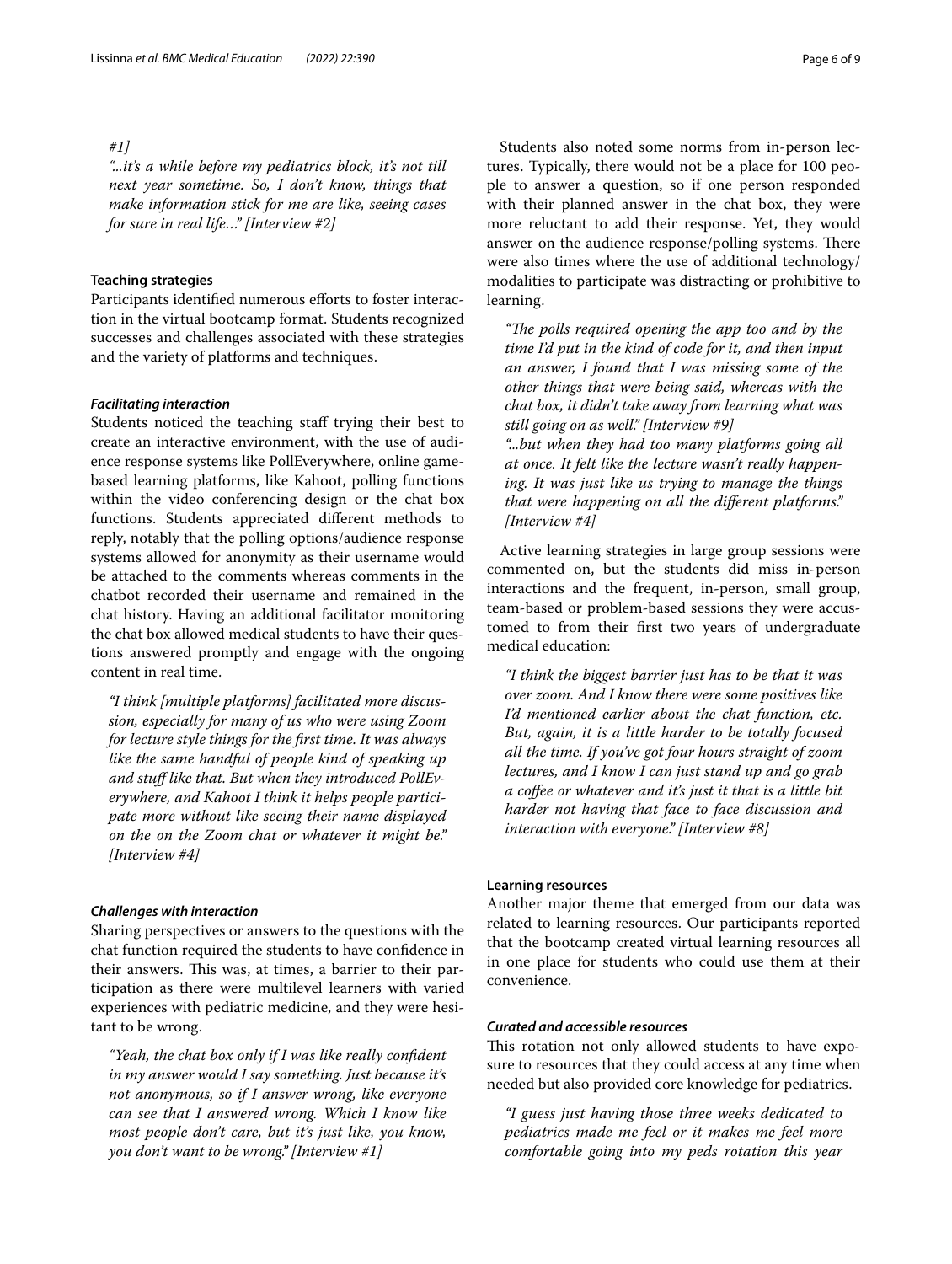*because I have those notes I can refer to and they gave us a lot of great resources that I know I can turn to as well." [Interview #8]*

*"it gives a lot of kind of, I would say foundational knowledge for pediatrics. Which, if we didn't have that, I assume we'd be learning a lot of this stuf on our own. I'm not really sure how like the pediatrics rotation worked before COVID. Like it was nice just to have this as a resource as to common problems in pediatrics." [Interview #9]*

Additionally, students also reported that the content of bootcamp were not only accessible but also curated and easy to navigate.

*"...And actually I just reminded myself of the, there was a few resources that I found a little more maybe user friendly or or I don't know, bright is the right word to use, but like the PedsCases podcasts, I think you call it were, yeah, I guess, maybe a little bit more concise and easy to explore." [Interview #5]*

#### *What learners developed for themselves*

Further, the virtual nature of the pediatric bootcamp created an opportunity for learners to develop their own resources*.* Study participants reported that the bootcamp enabled them to create personalized resources that they could use and refer to when needed.

*"I think it's great because now I have all that information. You know, on my computer, I've made the notes I've gone through, so it'll come back quicker." [Interview #7]*

# **Discussion**

Our study revealed numerous key fndings related to second year medical students' experiences with a virtual pediatric bootcamp taught during the pandemic. Through thematic analysis, four main themes emerged relating to clinical relevance, participants' perspective on the timing of the boot camp, teaching strategies for fostering interactions while teaching virtually, and development of learning resources. This study adds a unique perspective as we more deeply explored the experiences of those students faced with the transition from preclinical to clinical learning in a time where education delivery was rapidly changing. Our virtual pediatric bootcamp created opportunities for students to begin their transition to clinical thinking, skills transferable beyond just pediatrics, prior to starting clerkship.

The onset of the pandemic and shifts to medical education occurred at the transition between preclinical and clinical stages for second year medical students at our institution. This transition presents medical students with many challenges, including adjusting to learning in clinical settings, applying knowledge to clinical situations and developing their identity in the health care team [[12–](#page-8-8)[14\]](#page-8-9). Transition courses or "bootcamps" have been developed to help prepare students for this important step. Our bootcamp was developed to both supplement lost learning time and provide transitional knowledge and training to second year medical students. A recent scoping review of transition courses designed to promote independent intern practice highlighted the strong evidence for experiential learning and the value of repeated experiences to build on understanding principles [\[15](#page-8-10)]. Loss of clinical experience due to the pandemic emphasized the importance of creating a bootcamp that focused on clinical relevance and allowed students to apply preclinical knowledge to patients. The restrictions that were put in place fortuitously allowed us to deliver our bootcamp at a time, perceived by students to be the right time, to consolidate their preclinical teaching.

Our participants provided more insight into their experiences than previous reports of adaptations have ofered, including previously reported pediatric bootcamps pulled together with minimal notice. Although reported studies have the same level of the Kirkpatrick [\[16\]](#page-8-11) model of learner evaluation reaction, our study offers depth of description, explored with interviews and follow-up interviews. While other publications have identifed the administrative difficulties scrambling to shift online  $[3, 3]$  $[3, 3]$ [17\]](#page-8-13), we were able to show that, although appreciated by the medical students, the impromptu timing was also a challenge for them. Sudden adjustment to learning in the pandemic required students to balance previously planned commitments with virtual learning and navigate the added stress and uncertainty brought on by the pandemic.

Two groups have previously reported that synchronous and asynchronous remote bootcamps or transition courses are feasible for supporting the transition between medical school and residency/internship [\[18,](#page-8-14) [19\]](#page-8-15). Our study adds to the literature in that our bootcamp focused on the transitional stage from preclinical to clinical in a low-stakes environment. Synchronous delivery with an asynchronous learning platform also provided opportunities for students to curate resources they will be able to access later in their training. These findings are in line with current literature which revealed that students reported great satisfaction with the availability of electronic resources ofered by virtual learning platforms [[20\]](#page-8-16).

Numerous studies in the existing literature related to virtual teaching suggest that one of the main disadvantages of teaching virtually is a tremendous lack of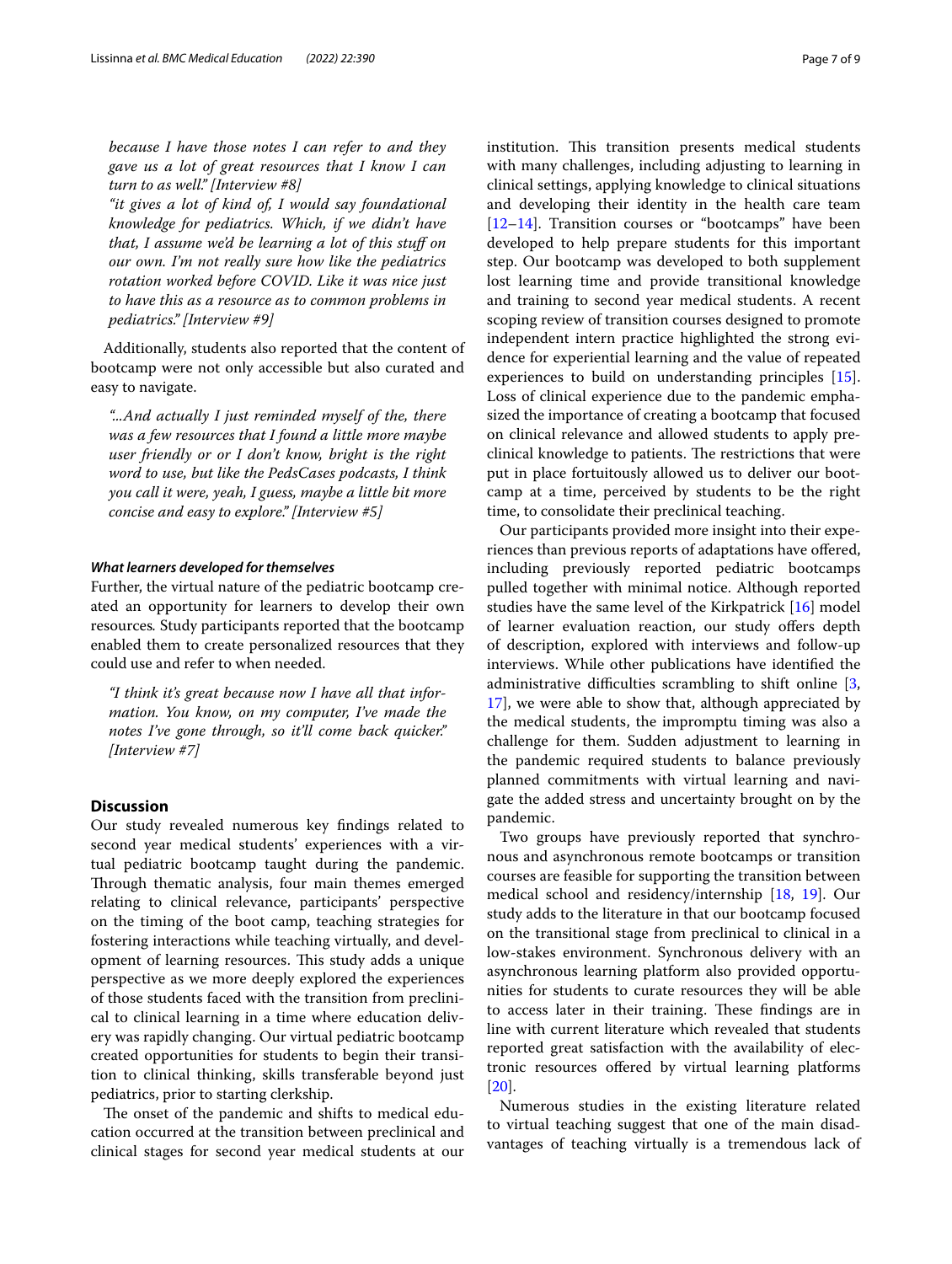interaction [[20](#page-8-16), [21](#page-8-17)]. In our study, participants reported that their preceptors made a huge effort to create an interactive environment while teaching the bootcamp. Virtual synchronous learning was a novel delivery method for undergraduate medical education at our institution and our participants identifed several benefts of the new format. The chat function allowed for student participation, educators to audit the chat and answer questions or pose questions to the presenter, and as Garg and colleagues [\[22](#page-8-18)] also noted, allowed students to answer their peer's questions or share key references, elevating the discussion. Other audience response systems like PollEverywhere enhanced engagement with learning material while providing anonymity for the respondents. The virtual platform also created flexibility for participating students and led to the creation of a more diverse set of learning resources  $[23]$  $[23]$ . The importance of a psychologically safe learning environment that allows for and welcomes uncertainty and ambiguity are essential to learner wellbeing [\[24](#page-8-20)]. Our participants noted that polling the audience allowed for anonymity and safety from others knowing if they were wrong, and this fear of being wrong persisted in a virtual learning environment.

Learning to apply preclinical knowledge to clinical situations and building a scafold for clinical reasoning skills is a difficult process that requires students to make changes in their learning styles while also navigating the healthcare team and developing new clinical skills [\[13](#page-8-21)]. The timing of our bootcamp created an opportunity for students to consolidate their preclinical knowledge through clinical cases and begin shifting their thinking to a more clinical approach in a low-stakes environment before addressing the additional stressors of clinical work. We anticipated students would report feeling overwhelmed with the adjustment to clinical reasoning, but this did not come through, even after follow up interviews where we explicitly asked about perceptions of the workload. This also raises the possibility of more broadly delivering the same curricular content to diferent levels of learners, and the use of asynchronous or synchronous methods depending on the clinical experiences of the respective learners. Beyond this bootcamp, it could be valuable to explore the opportunities afforded by dual delivery to diferent stages of learners.

As emphasized by Atherley et al [\[25\]](#page-8-22), simply focusing on student "preparedness" for clinical work is unrealistic, as we cannot expect students to learn all of the knowledge and skills required to function clinically before their rotations. Rather, transitions should be viewed as a dynamic process with students growing over time. Our participants noted this as well, fnding that the clinical reasoning skills they were developing while consolidating pediatric content would be transferable to other clinical rotations and as they gained more experience, they would be able to better apply these skills.

# **Strengths and limitations**

These study findings are novel and valuable evidence regarding undergraduate medical students' experiences with pediatric bootcamp at the transitional stage between preclinical and clinical experiences. Our thematic analysis was rigorous, and within our data strong patterns emerged as apparent from the numerous rich students' quotations. Despite these strengths, our study has several limitations. This study is limited in that we interviewed medical students from a single center who participated in their local pediatric bootcamp and represented only their opinions and perspectives. It is unclear how the perspectives of students would change were they not faced with the uncertainty and novelty of a pandemic while participating in the bootcamp.

#### **Conclusion**

With limited time to prepare, a novel three-week, online, case-based pediatric course fostered application of knowledge for clinical reasoning, stretched learners to balance competing priorities, curated synchronous and asynchronous learner opportunities while allowing them to refect on their own learning styles and efective virtual learning strategies. Condensed formats during orientation to clinical rotations could provide opportunities for this curriculum to be used moving forward.

#### **Abbreviation**

CDM: Clinical decision making.

#### **Supplementary Information**

The online version contains supplementary material available at [https://doi.](https://doi.org/10.1186/s12909-022-03471-y) [org/10.1186/s12909-022-03471-y.](https://doi.org/10.1186/s12909-022-03471-y)

**Additional fle 1.**

#### **Acknowledgements**

Thank you so much to our students who inspire us, and to those who went above and beyond to share their experiences. The research team would also like to thank the Faculty of Medicine and Dentistry and the Department of Pediatrics for supporting the development of this bootcamp, and Dr. Melanie Lewis, Dr. Jacqueline Lee, Ms. Patty Wark and Ms. Sheri Goudreau-Shedak who helped make its success possible.

#### **Authors' contributions**

KF, JF and MR contributed to study design. BL and MR conducted the interviews with participating students. All authors (BL MR, JF, KF) analyzed the qualitative data and were major contributors to writing the manuscript. All authors (BL, MR, JF, KF) read and approved the fnal manuscript.

#### **Funding**

No fnancial support was provided for the completion of this research.